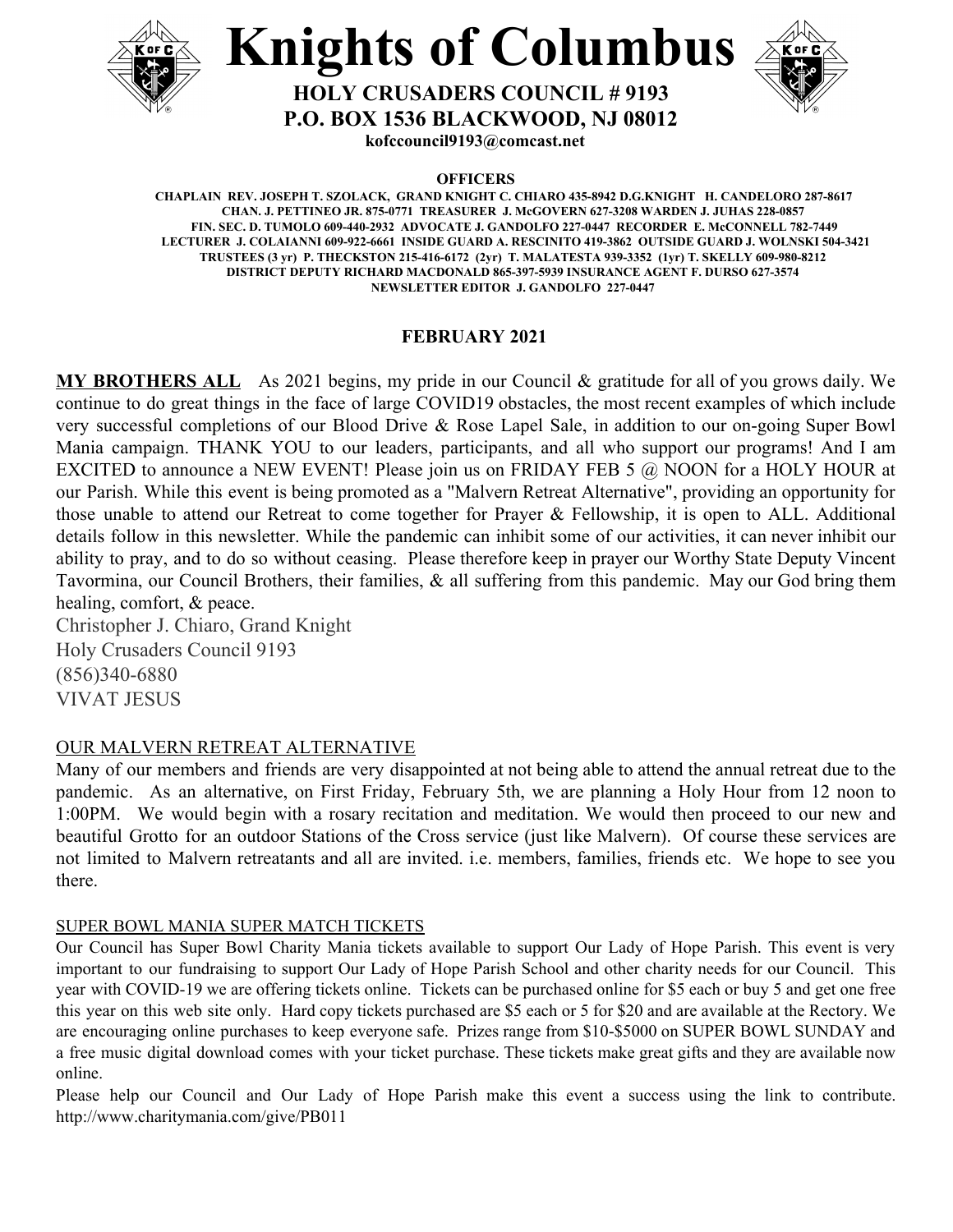#### ANNUAL DUES

Brothers, in the interest of saving expenses, your bill for annual dues will be sent to you by email. Dues for the year are \$30 and may be paid by check to mailed to P.O. Box 1536, Blackwood, NJ 08012 or preferably online through our website at [www.kofc](http://www.kof/)9193.org. If you are financially challenged regarding the payment of dues please contact our Financial Secretary, Dan Tumolo at daniel.tumolo@comcast.net.

#### KNIGHT/FAMILY OF THE MONTH

Our Knight of the month for January was Bob Calabro (Blood Drive). Our Family of the month for January was Jeff Lilley and family (Lapel RoseSale). Congratulations. and thank you.

#### DEGREE NEWS

Since the establishment of the online Exemplification of Charity, Unity and Fraternity more than 2,000 men have joined the Knights. The exemplification is hosted digitally by the Supreme Council as a unique opportunity for men to join the Order in this time of social distancing and minimizing mass gatherings. We congratulate and welcome Daniel Olaya on attaining the honors of full knighthood via. CUF program. We are always honored to have members of the clergy in our Council and we welcome Father John March who transferred to our Council. There are more of these online degrees scheduled. We will continue to send invitations to prospects and first and second degree members encouraging them to take advantage of the opportunity to attain the honors of full knighthood in the Order.

# FROM OUR WORTHY FIELD AGENT ANNOUNCING A MEMBERSHIP RECRUITMENT INCENTIVE

I have been collaborating with the other field agents in the Marsico Agency, regarding E-Membership. As you probably know, the Knights of Columbus is promoting an E-Membership Campaign for 2021 that includes the Waiving of Dues for this year for those who sign up via E-Membership. This approach to Membership has been very successful,

and I am doing my part in that effort. However, I would like to do more. Therefore, I have added an additional incentive. But this time, in an effort to get all current knights of our Council involved, I am offering this incentive to any and all current members who sign up a new member ONLINE. I am offering a \$25 GIFT CERTIFICATE (VISA/SHOP RITE, or whatever) when a current member uses the promo code "fdurso" when signing up a new member. As you know, members can sign them (prospects) up online at kofc.org/join us. If anyone has any questions as to the sign-up process, or if they want me to do it for them, they can call me at 856 401-3055 (O) or 215 498-5760 (C). and if I am able to sign that person up, the member who recommended the new E-Member to me would get a gift certificate reward from me. Also, if a member recommends a prospect to me and I am able to sign him up, the member who recommends would also get a gift certificate reward from me.

#### CHAPLAIN'S CORNER

February 17th, is Ash Wednesday and the start of the Lenten Season. We can say that Lent is a time for soul searching because it offers us many opportunities and graces that will help us become better acquainted with our inner selves. It is the time during which we should try to be honest and truthful with ourselves. It is the time when we ask ourselves why we are not more like Jesus Christ. It is the time when we look back to see where or how we have gone astray and then take steps to make amends. Yes, this is the acceptable time for all of us: it is the day of salvation.

#### PRO-LIFE ROSE SALE

After all the Masses on Jan. 16-17, we collected donations for lapel roses to support the pro-life effort. We were very pleased with the results of the annual Rose Lapel Drive. The total is \$695. Considering that all Masses are reduced in attendance, we are very happy with this number. Last year, with full attendance was \$760, and in 2019 we collected \$424 and 2018 we collected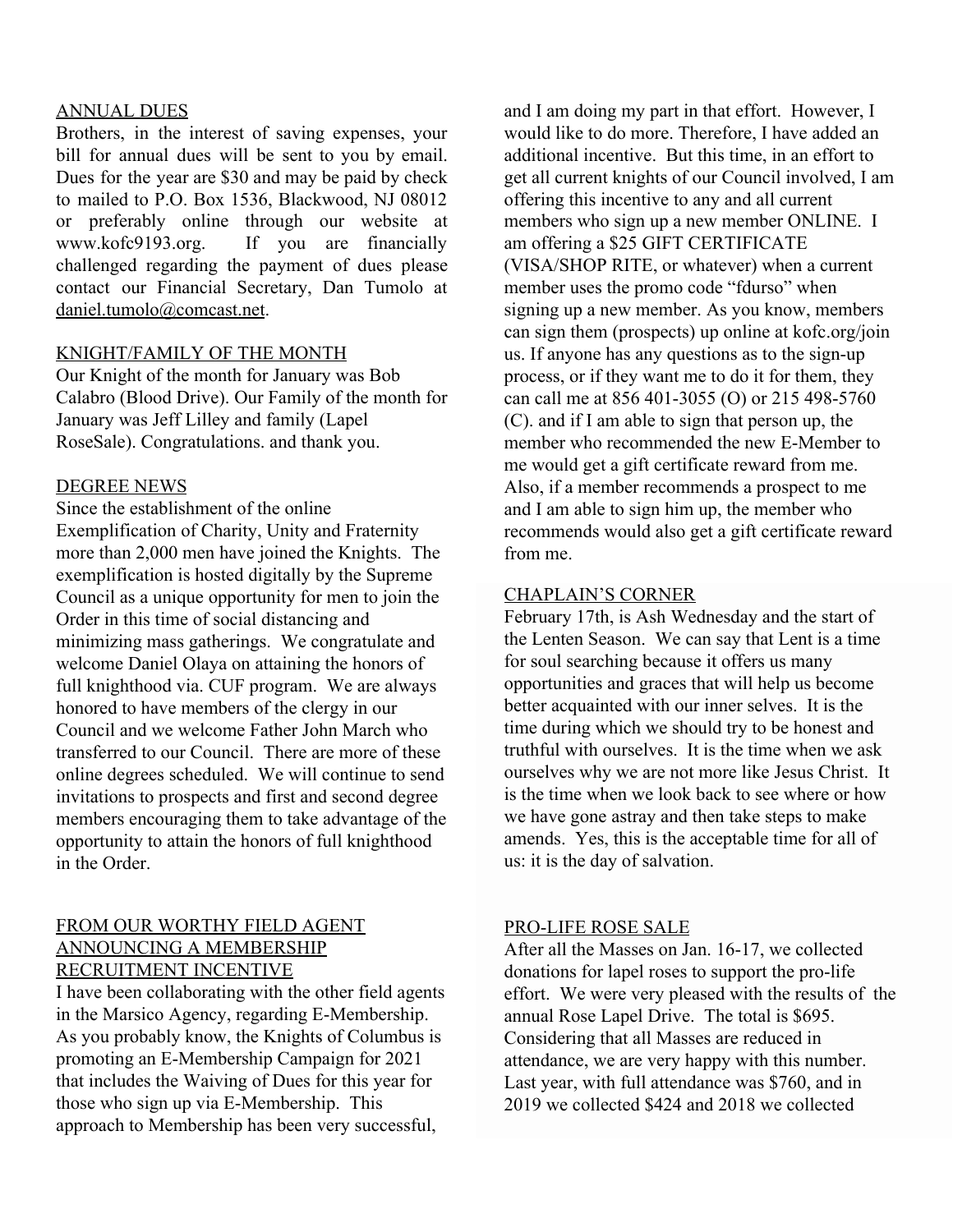\$327, both of those years were full attendance as well! A special thanks to Joe Pettineo Jr. for covering 6:00 PM Mass on Sunday. We also had a lot of help from all our Brother Knights. Thanks again to Jeff Lilley, our program director for this worthy cause.

## BLOOD DONOR DRIVE

On Thursday, Jan. 7th, our Council sponsored a Red Cross blood donor drive in the Parish Center. Thanks to the support of our members, friends and parishioners, 61 pints were collected. We thank Dan Riiff for coordinating the drive and Bob Calabro for assisting.

#### HONORARY MEMBER

Members who have been members for 25 consecutive years are designated Honorary Members. We congratulate Mike Poiese on becoming an Honorary member.

#### KNIGHTS OF COLUMBUS INSURANCE

Helping with children's college tuition or assisting aging parents can be significant short term expenses. You can take a loan from your whole life policy or use its cash value as collateral on a conventional loan. Conversely, if you find yourself with excess funds (through inheritance, for example), you can put your money to work in a Single Premium Whole Life (SPWL) Policy. One payment can fund a permanent life insurance policy and begin to grow additional cash value on a tax favored basis.

Call me for an appointment. Fred Durso, Field Agent  $(856)$  401-3055 or fred.durso@kofc.org

#### IN MEMORIAM

Once again it is our sad duty to report to you the passing of a Brother Knight. On Jan. 8th Frank Conicello died. Frank was a transfer from St. Jude Council, Gibbsboro, and was a Brother Knight for many years. Please keep Brother Frank and his family in your prayers.

#### FIRST FRIDAY ADORATION

Exposition of the Blessed Sacrament will take place in the Our Lady of Hope Church on First Friday, Feb. 5th at 10:00 AM and continue until 7:00 PM and end with Benediction..

#### FOURTH DEGREE NEWS

The Bishop Schad Assembly usually meets on the third Wednesday of the month in the Parish Center.But, be aware of scheduling changes during this pandemic.

# FEBRUARY BIRTHDAYS AND ANNIVERSARIES

The following Brothers or members of their families will celebrate their birthdays this month: William Belmont, Joseph Carbone, John Colaianni, Omaliel Colon, JohnPaul Dombkowski, Sam Evangelista, Caitlin Gallagher, Joe Gentile, Sean Grannan, Al Guarini, Dave Harkins, Mike Harkins, Paul Heim, Sr., Bill Higgins, Ted Hubbard, Ron Kentrus, Ron Lawrence, Mrs. Tricia Little, Dan McHugh, Jim Millardi, Matthew Parkinson, Mike Poiez, Mrs. Anna Rescinito, Dan Riiff, Anthony Rutigliano, Gina Sirolli, Oredola Soluade, Mrs. Gina Squilla, John Venuti and Paul Woyciechowski.

The following members will celebrate their anniversaries this month: Mr.&Mrs. Frank D'Amico, Mr.&Mrs. Michael Lisanti, Mr.&Mrs. John Gandolfo. CONGRATULATIONS If we missed someone's birthday or anniversary, please contact John Gandolfo (227-0447) or gandy1937@comcast.net.

#### IMPORTANT DATES

- Feb. 5 First Friday (OLOH Church)
- Feb. 6 District Free Throw **CANCELLED**
- Feb. 11 Officers Meeting (7PM Parish Center)
- Feb. 11 Council Meeting (8PM Parish Center)
- Feb. 17 Ash Wednesday Lent Begins
- Feb. 25 Council Meeting (8PM Parish Center)
- Mar. 5 First Friday (OLOH Church)
- Mar. 11 Officers Meeting (7PM Parish Center)
- Mar. 11 Council Meeting (8PM Parish Center)
- Mar. 25 Council Meeting (8PM Parish Center)